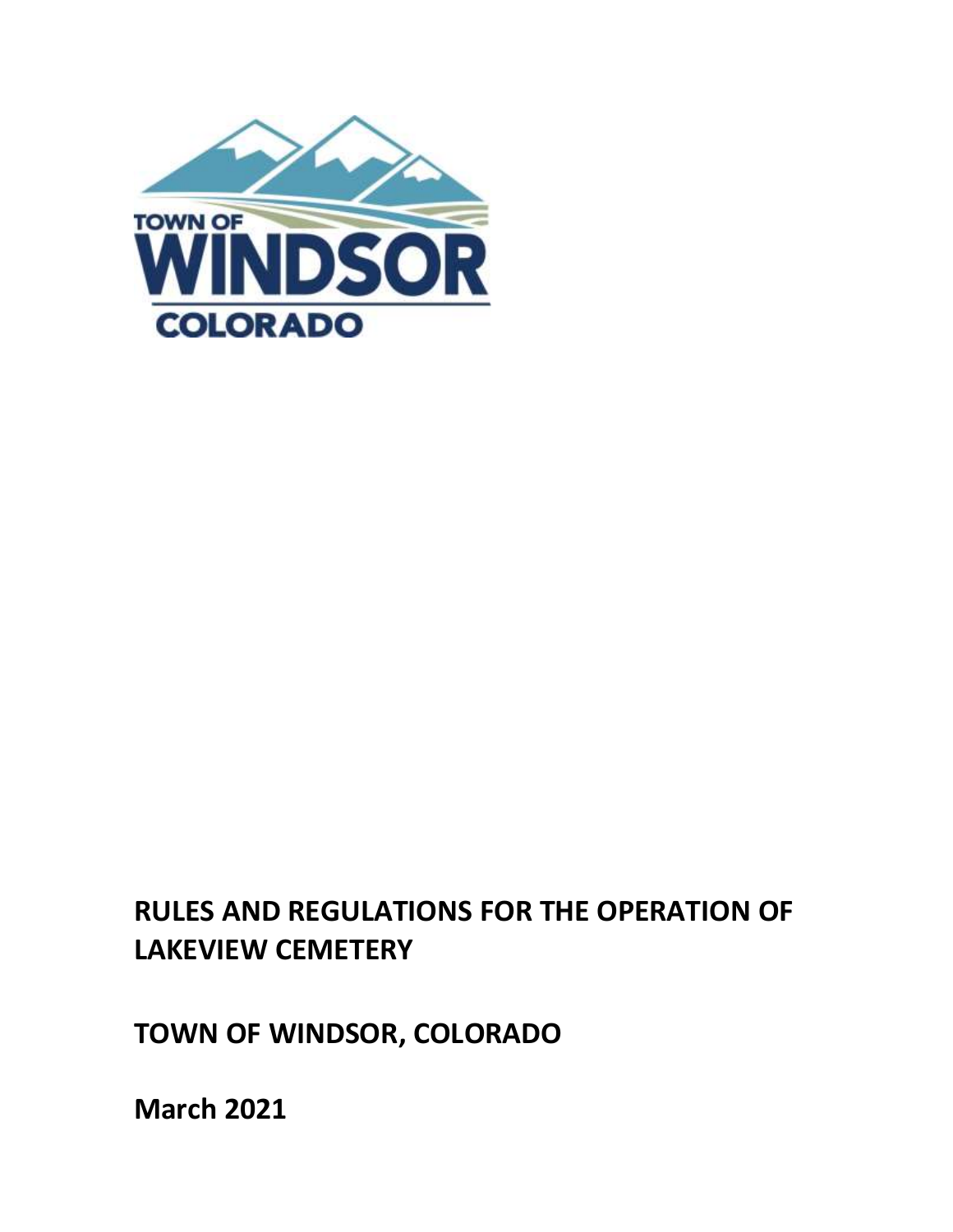# **TABLE OF CONTENTS**

| OWNERSHIP AND MANAGEMENT, GENERAL SUPERVISION OF THE CEMETERY 5 |  |
|-----------------------------------------------------------------|--|
|                                                                 |  |
|                                                                 |  |
|                                                                 |  |
|                                                                 |  |
|                                                                 |  |
|                                                                 |  |
|                                                                 |  |
|                                                                 |  |
|                                                                 |  |
|                                                                 |  |
|                                                                 |  |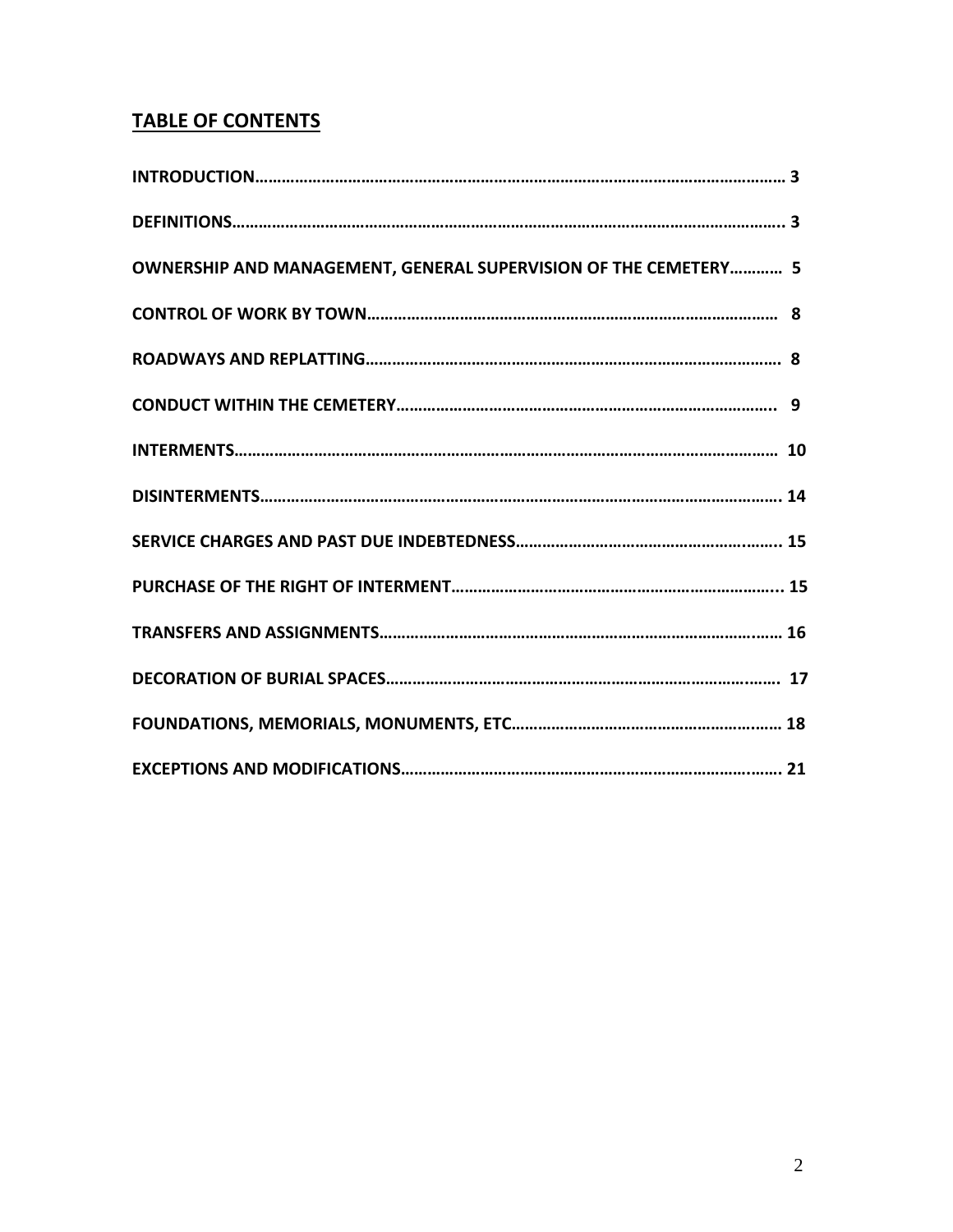# **1.0 INTRODUCTION**

These rules and regulations are adopted as the RULES AND REGULATIONS FOR THE OPERATION OF THE TOWN OF WINDSOR MUNICIPAL CEMETERIES and are for the mutual protection of all right of interment owners and the Town of Windsor, and are intended to provide the Cemeteries with a uniform and permanent beauty.

All right of interment owners, visitors, cemetery employees, persons working directly or indirectly for right of interment owners and all rights of interment spaces sold shall be subject to these Rules and Regulations, and subject further to such other rules and regulations, amendments or alterations as shall be adopted by the Town of Windsor from time to time. Reference to these Rules and Regulations in the Town's sales transaction form or any other document shall have the same force and effect as if set forth in full therein.

Requests or complaints should be directed to the Town Clerks office, which is located at 301 Walnut Street or [townclerksoffice@windsor.com](mailto:townclerksoffice@windsor.com) or 970-674-2400. All requests and complaints will be attended to in a prompt manner.

The Town of Windsor cordially welcomes the public to the Lakeview Cemetery and reminds all visitors that damaging cemetery property is punishable by law.

# **2.0 DEFINITIONS**

**Burial Receptacle** – Container designed to enclose a casket or cremains for burial purposes.

**Burial Space** – A single space within a platted lot designed for the interment of a human body.

**Cemetery** – A burial park for earth burial, crypt entombment, and niche inurnment owned by the Town of Windsor, Colorado, including:

- a) All land dedicated, reserved or used for interment purposes;
- b) All vegetation therein;
- c) All graves, crypts, niches, or other interment spaces therein;
- d) All works of art therein;
- e) All roads, walkways, and other structures of every kind therein;
- f) All equipment and facilities incident to the operation of Cemeteries;

**Columbarium** – An arrangement of niches that may be attached to a building or be standing by themselves used for the inurnment of cremated remains.

**Cremated Remains** – The remains after the cremation process is completed.

**Crypt** - A space in a mausoleum used or intended to be used for the entombment of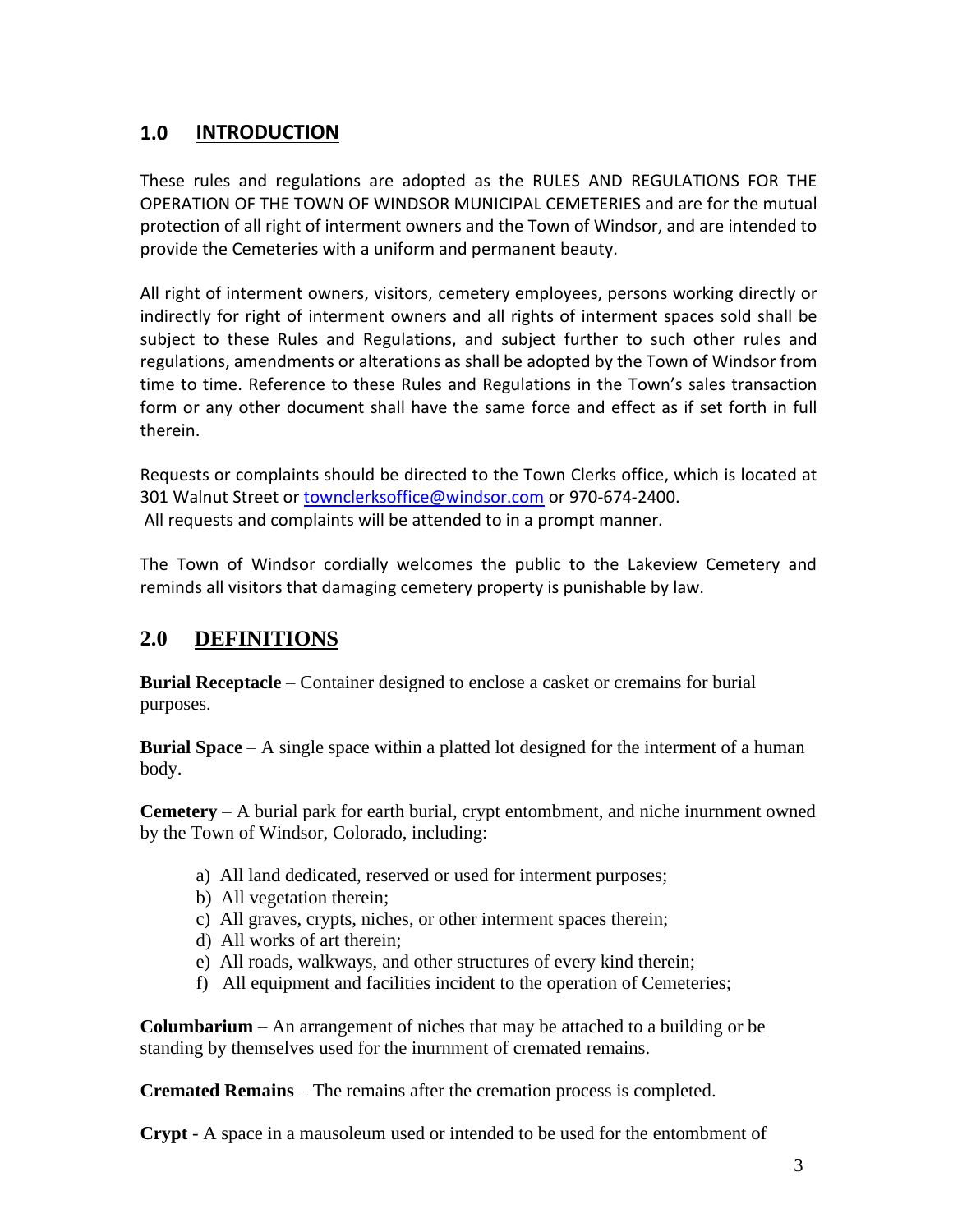human remains.

**Disentombment** – The removal of the entombed remains of a deceased person, the casket, if any, and the burial receptacle from the crypt.

**Disinterment** – The removal of the interred remains of a deceased person, the casket, if any, and the burial receptacle from the ground.

**Entombment** – The interment of the remains of a deceased person in a mausoleum.

**Foundation** – The base or foundation upon which a memorial is installed.

**Grave** – A space of land in a Cemetery used or intended to be used for the burial of human remains.

**Interment** – The (a) burial, or (b) entombment of human remains, or (c) the inurnment of cremated human remains.

**Inurnment** – The placement of cremated human remains in a container and placement of such container in a niche or grave.

**Lot** – A platted lot within a Cemetery consisting of one or more burial spaces.

**Memorial** – A monument, grave marker or headstone identifying a grave or graves. Also an inscription identifying a crypt or niche.

**Memorial Park** – Same as cemetery.

**Monument** – Same as memorial.

**Owner** – The person or persons:

- a) To whom the Cemetery has conveyed a right or rights of interment.
- b) Who have acquired such right or rights by transfer in accordance with these rules and regulations.
- c) Who hold such right or rights by inheritance.

**Perpetual Care** – The general maintenance of lots and burial spaces, as well as the ground, walks, roadways, boundaries and structures within the Cemetery, to the end that said areas shall remain and be reasonably cared for as Cemetery grounds forever; including but not limited to cutting and watering the grass upon the same at reasonable intervals, raking and cleaning the same, the general care and pruning of trees and shrubs that may be placed on the same by the Town of Windsor, and filling in sunken burial spaces. Such care is, or course, subject to weather conditions and other factors beyond the control of the Town of Windsor.

The term "Perpetual Care" shall in no way be construed as meaning the maintenance, repair, or replacement of any memorial, monument or monolith placed or erected on lots or burial spaces; nor the planting of flowers or ornamental plants; nor the maintenance or doing of any special or unusual work; nor the repair or reconstruction of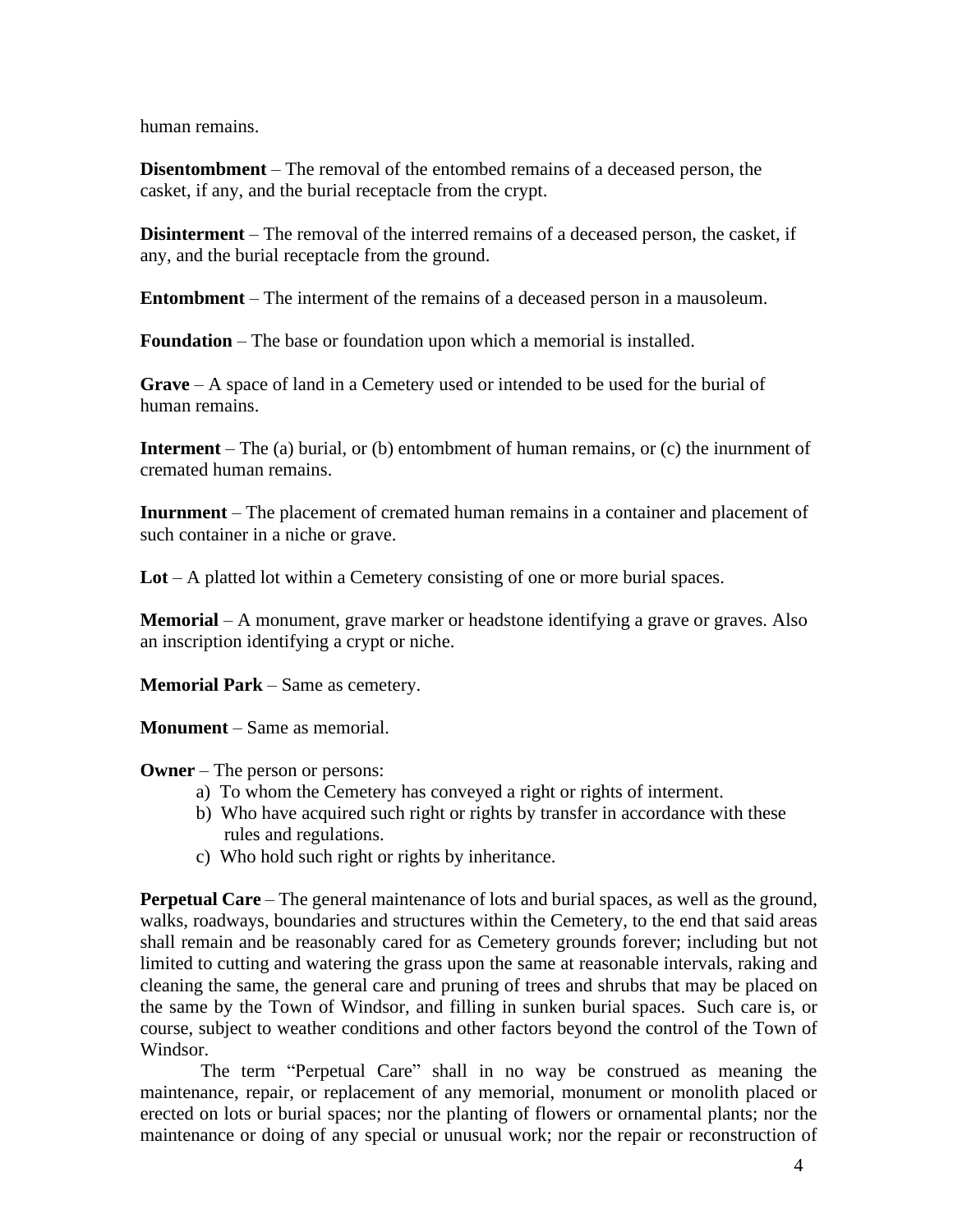any marble, granite, bronze or concrete work on any section, lot or any portion or portions thereof damaged by the elements, and act of God, common enemy, thieves, vandals, strikers, malicious mischief makers, explosions, unavoidable accidents, insurrections, riots, or by order of any military or civil authority, invasions or causes beyond the reasonable control of the Town of Windsor, whether the damage be direct or collateral.

**Town** – The Town of Windsor, Colorado.

**Town Board** – The Board of the Town of Windsor, Colorado.

**Urn** – A container for cremated remains.

**Vault** – container designed to enclose a casket or cremains for burial purposes. (Same as Burial Receptacle).

# **3.0 OWNERSHIP AND MANAGEMENT – GENERAL SUPERVISION OF THE CEMETERY**

# **3.1 OWNED BY THE TOWN OF WINDSOR**

Lakeview Cemetery is owned and managed by the Town of Windsor, Colorado.

#### **3.2 CONTROL BY TOWN BOARD**

The Town Board has the right of general control of Lakeview Cemetery in all matters, whether or not they are specifically covered by these Rules and Regulations.

#### **3.3 MANAGED BY CEMETERY TECHNICIAN**

The operation of Lakeview Cemetery shall be under the direction of the Cemetery Technician, who in turn shall be responsible to the Director of Parks, Recreation and Culture or other Town Manager Designee for direct and complete supervision of the cemetery in all matters.

# **3.4 CEMETERY TECHNICIAN TO ENFORCE RULES**

The Cemetery Technician is hereby expressly empowered to enforce these Rules and Regulations, and to exclude from the cemetery any person violating the same. If any funeral director or other individual involved in the funeral or cemetery business is found by the Cemetery Technician to have violated these Rules and Regulations, such individual may be excluded from the cemetery, effective upon mailing of a notice ofthe violation to them. Such individualshall only be readmitted by the Cemetery Technician upon proof that the violation did not occur, has been cured or other appropriate assurances are received. The Cemetery Technician shall have complete charge of the cemetery grounds and buildings, and, at all times, shall have supervision of all persons within the cemetery, including but not limited to the conduct of funeral processions(upon reaching the cemetery), traffic, employees, owners and visitors.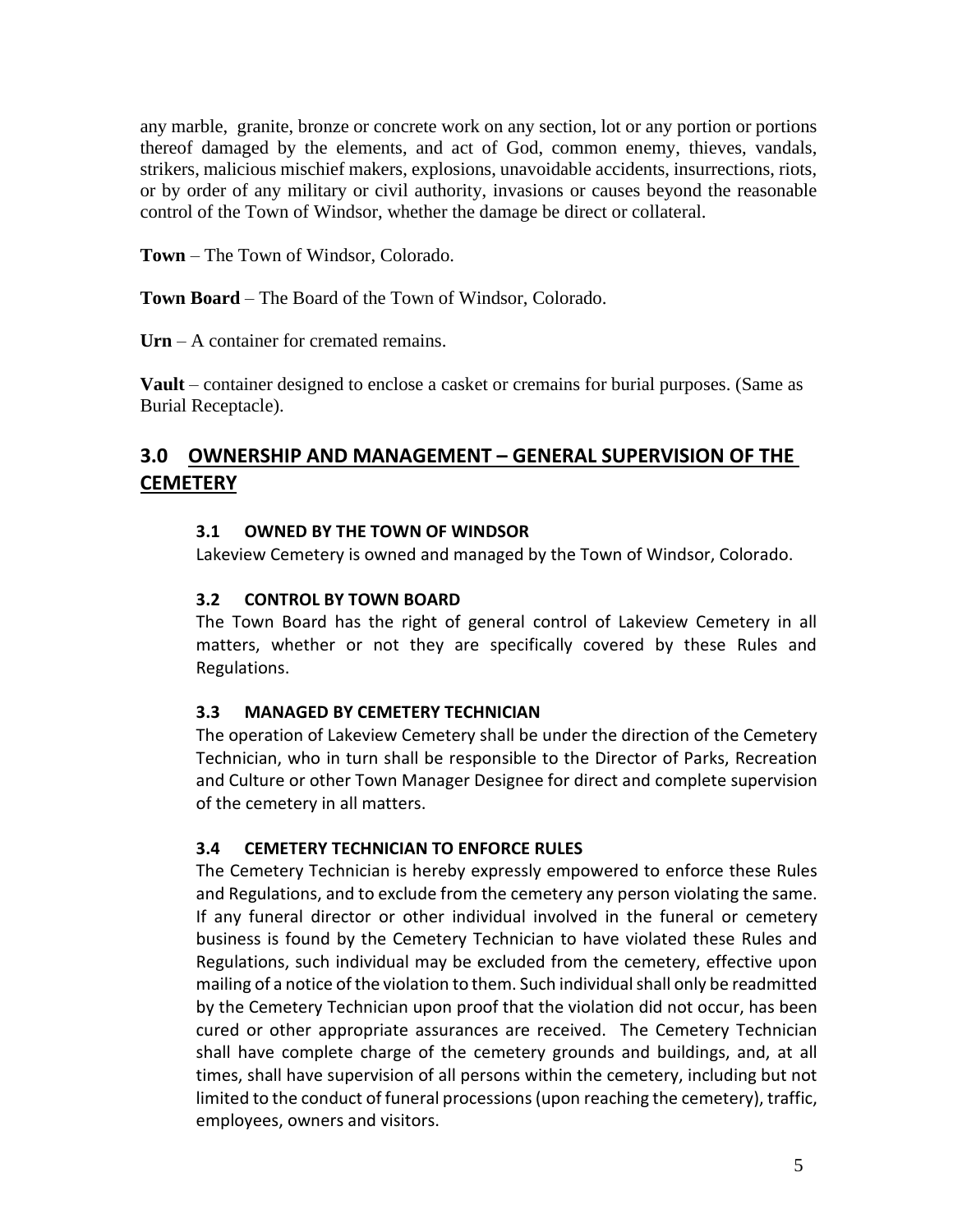# **3.5 OFFICE FOR OFFICIAL BUSINESS OF CEMETERY**

Applications for the purchase, transfer, assignment or repurchase of cemetery lots; interment and disinterment orders; foundation and monument applications; perpetual or annual care or special permits of any kind must be made through Town Hall. All fees, payments or charges for any right of interment or service shall be paid to the Town at the front desk of the Town Hall located at 301 Walnut Street, in Windsor, Colorado. No payments are to be given to the Cemetery Technician.

# **3.6 ADMISSION TO THE CEMETERY**

Entrance into the cemetery shall be through the main entrances off of State Highways 392 and 257. The Cemetery Technician may post and restrict access other than the main entrances.

# **3.7 TOWN NOT RESPONSIBLE FOR DAMAGE**

The Town shall take reasonable precautions to protect owners and lots from loss or damage. However, the Town disclaims any responsibility for loss or damage from causes beyond its reasonable control.

# **3.8 LIABILITY FOR DAMAGE**

Any person damaging, or causing to be damaged, any cemetery property, whether owned by the Town or an individual, will be held liable to repair said damaged property or to replace the property damaged to its formerstate without delay, and in a manner satisfactory to the Cemetery Technician.

# **3.9 TOWN SHALL NOT DISCRIMINATE**

All decisions made by the Town and its employeesin connection with the operation of the cemetery shall be made without regard to race, creed, color, national origin, sex, marital status, religion, ancestry, mental or physical handicap or age.

# **3.10 PERPETUAL CARE**

The general maintenance of lots and burial spaces, as well as the ground, walks, roadways, boundaries and structures within the cemetery, to the end that said areas shall remain and be reasonably cared for as cemetery grounds forever; including but not limited to cutting and watering the grass upon the same at reasonable intervals, raking and cleaning the same, the general care and pruning of trees and shrubs that may be placed on the same by the Town of Windsor, and filling in sunken burial spaces. Such care is, or course, subject to weather conditions and other factors beyond the control of the Town of Windsor.

The term "Perpetual Care" shall in no way be construed as meaning the maintenance, repair, or replacement of any memorial, monument or monolith placed or erected on lots or burial spaces; nor the planting of flowers or ornamental plants; nor the maintenance or doing of any special or unusual work; nor the repair or reconstruction of any marble, granite, bronze or concrete work on any section,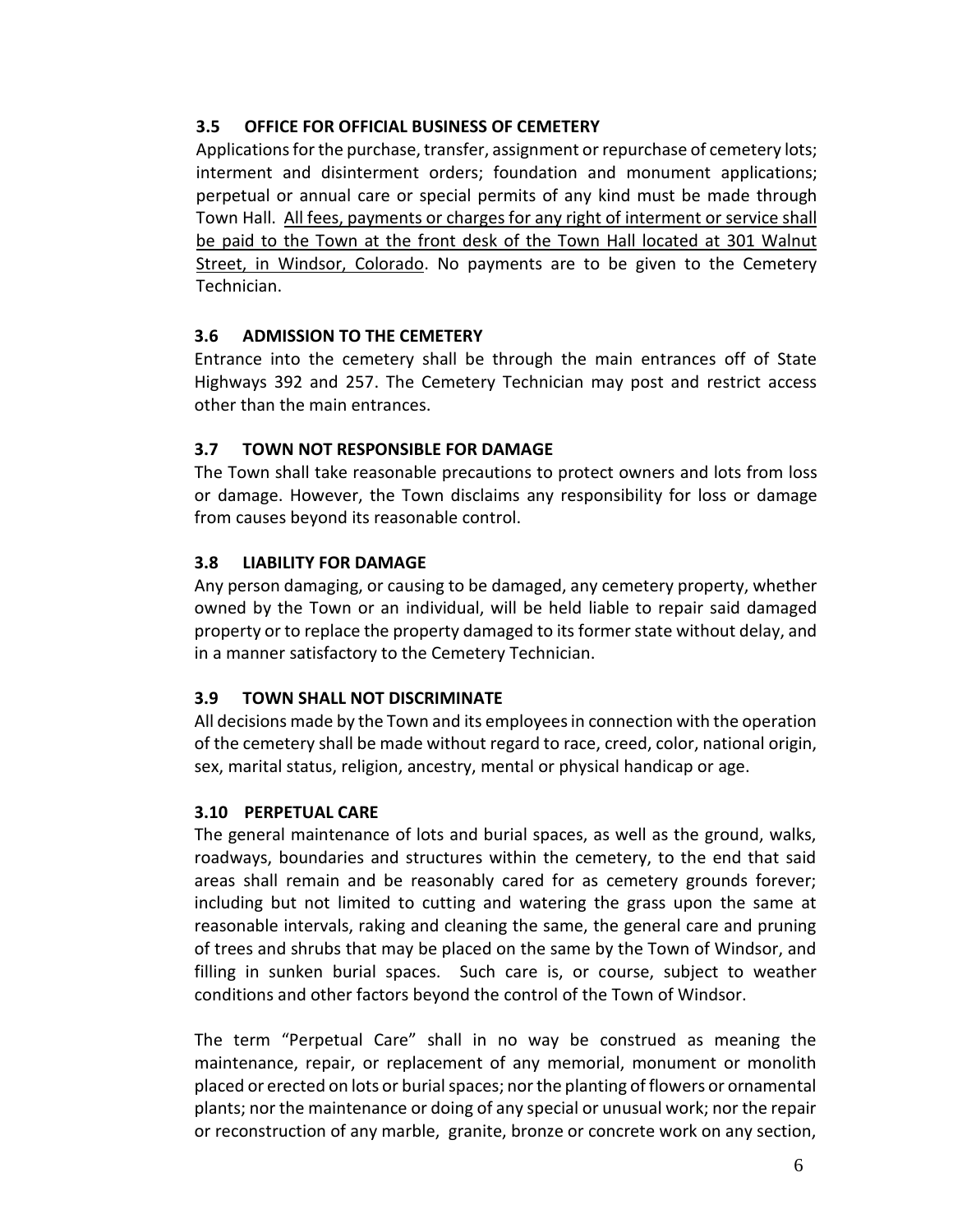lot or any portion or portions thereof damaged by the elements, and act of God, common enemy, thieves, vandals, strikers, malicious mischief makers, explosions, unavoidable accidents, insurrections, riots, or by order of any military or civil authority, invasions or causes beyond the reasonable control of the Town of Windsor, whether the damage be direct or collateral.

# **4.0 CONTROL OF WORK BY TOWN**

#### **4.1 WORK TO BE DONE BY TOWN OF WINDSOR**

Except as otherwise provided herein, all grading, landscape work and improvements of any kind, and all care of lots shall be done; and all trees, shrubs and herbage of any kind shall be planted, trimmed, cut or removed; and all opening or closing of graves and all interments, entombments, inurnments, disinterment's or removals shall be made by the Town of Windsor.

#### **4.2 TOWN MUST DIRECT AND MAY REMOVE IMPROVEMENTS**

All improvements or alterations of property in the cemetery shall be under the direction of and subject to the consent, satisfaction and approval of the Cemetery Technician, and should such changes be made without his/her written consent, or, in the event that any time, in his/her judgment, they become unsightly to the eye, he/she shall have the right to remove, alter or change such improvements or alterations at the expense of the owner.

# **5.0 ROADWAYS AND REPLATTING**

# **5.1 RIGHT TO REPLAT, REGRADE AND USE PROPERTY**

The right to enlarge, reduce, replat and/or change the boundaries or grading of the cemetery or section or sections, from time to time, including the right to modify and/or change the locations of or remove or regrade roads, drives, and/or walks, or any part thereof, is hereby expressly reserved by the Town. The right to lay, maintain and operate or alter or change pipelines and/or gutters for sprinkler systems, drainage lakes, etc. is also expressly reserved by the Town. The right to use cemetery property not sold to owners, for cemetery purposes, including the interring and preparing for interment of human bodies, or for anything necessary, incidental or convenient thereto is likewise reserved to the Town. The Town and its assignees shall have a perpetual right to ingress and egress over lots for the purpose of passage to and from other lots.

# **5.2 NO RIGHT GRANTED IN ROADWAYS**

No easement or right of interment is granted to any owner in any road, drive or walk within the cemetery, but such roads, drives, or walks may be used as a means of access to or within the cemetery.

# **5.3 RIGHT TO CLOSE ROADWAYS**

The Cemetery Technician shall have the right, at any time, to close any road, drive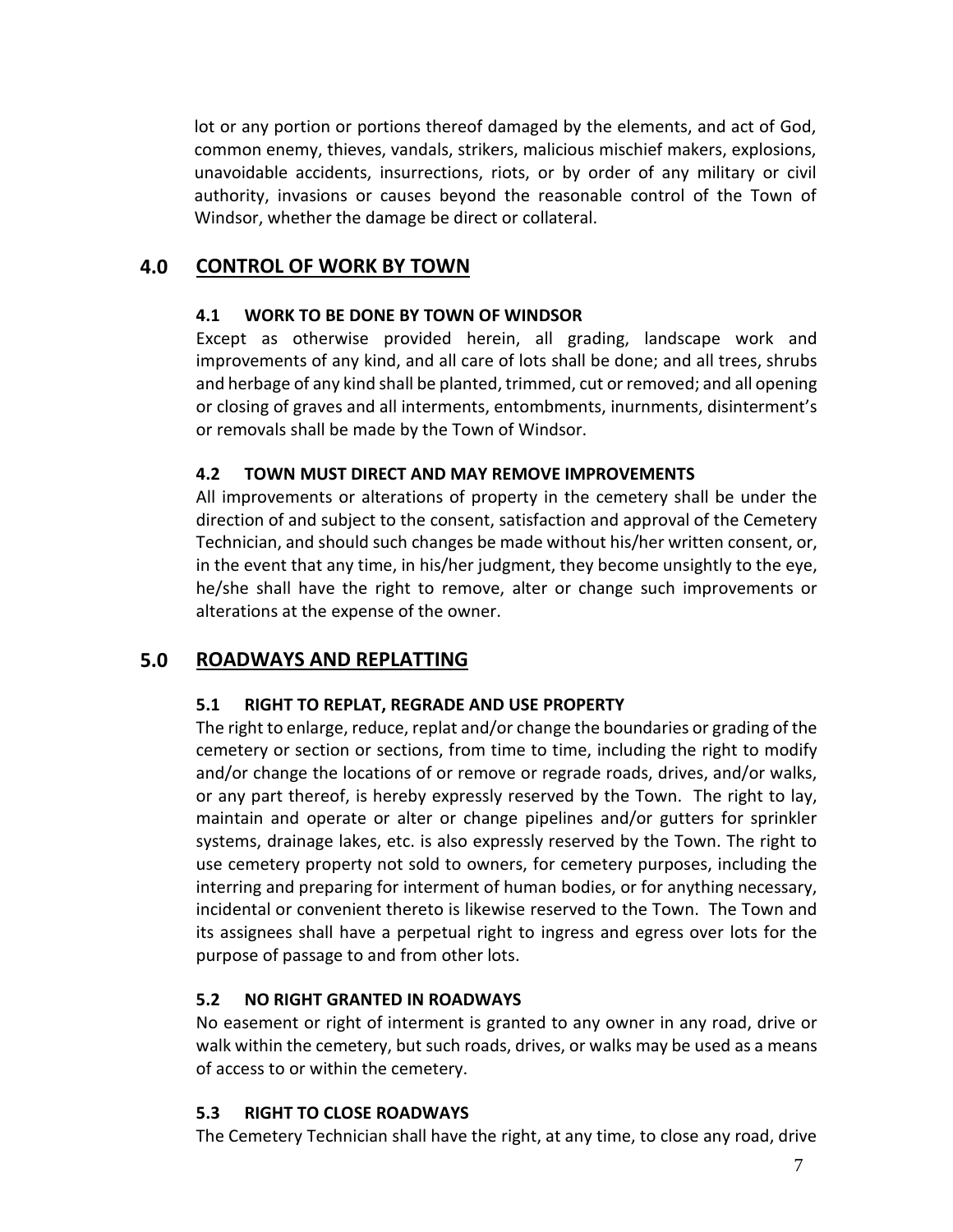or walk within the cemetery.

# **6.0 CONDUCT WITHIN THE CEMETERY**

#### **6.1 TRAVERSING CEMETERY PROPERTY**

Persons within a cemetery shall use only the roads, drives or walks as thoroughfares. Any person using any portion of a cemetery other than the roads, drives or walks as a thoroughfare may be contacted by the Cemetery Technician and may be excluded from the cemetery.

#### **6.2 CHILDREN**

Children under twelve years of age shall be accompanied and supervised by an adult when visiting the cemetery.

#### **6.3 PROHIBITED ACTIVITIES**

- **6.3.1** The scattering of cremated remains is not allowed in the cemetery.
- **6.3.2** All persons are prohibited from gathering flowers, either wild or cultivated, breaking trees, shrubs or plants or feeding or disturbing fish or birds or other animal life within the cemetery.
- **6.3.3** Peddling or soliciting the sale of flowers or plants or any other goods or commodities is prohibited in the cemetery.
- **6.3.4** No signs, notices or advertisements, other than those created by the Town related to cemetery business, shall be permitted within the cemetery grounds.
- **6.3.5** Only service animals shall be allowed in the cemetery

#### **6.4 RUBBISH**

All rubbish shall be placed in designated receptacles.

#### **6.5 MOTOR VEHICLE SPEED LIMIT**

Motor vehicles shall not be driven in the cemetery at a speed greater than ten (10) miles per hour.

# **6.6 TRUCKS AND HEAVY HAULING**

Heavy hauling, trucks or commercial vehicles of any kind are not permitted within the cemetery grounds unless they have a business purpose for being in the cemetery, and then only by advance permission of the Cemetery Technician

#### **6.7 CEMETERY HOURS**

The cemetery grounds will be open to the public from dawn to dusk.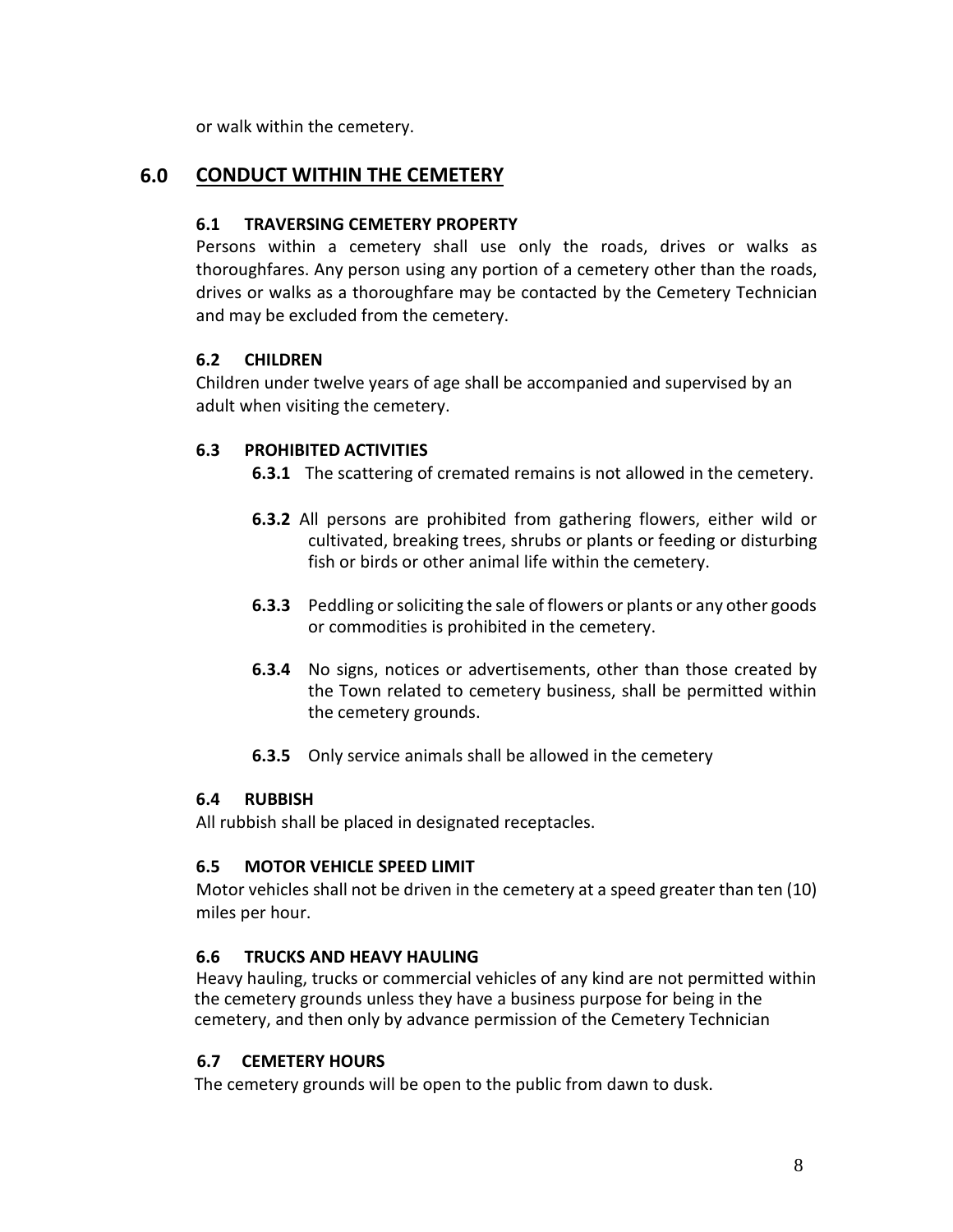# **6.8 PERSONAL BEHAVIOR**

All persons in the cemetery shall conduct themselves with a level of decorum appropriate to the solemnity of the purposes and uses of the cemetery and with respect for other persons and for property within the cemetery.

# **6.9 CASKET NOT TO BE DISTURBED**

Once a casket or other burial receptacle containing a body is in the confines of the cemetery, no funeral director or his embalmer, assistant, employee, agent, cemetery official or employee, or any other person shall be permitted to open a casket or touch the body without the written consent of the legal representatives of the deceased or a court order. A cemetery official must be present and witness the opening.

# **7.0 INTERMENTS**

# **7.1 SUBJECT TO LAWS AND ORDERS**

In addition to the Rules and Regulations, all interments shall be subject to the orders and laws of the Town of Windsor, Weld County and the State of Colorado.

# **7.2 DISPOSITION – REMOVAL PERMIT REQUIRED**

A disposition permit issued by the State of Colorado or, if the death occurred outside Colorado, a similar permit issued by the state in which the death occurred, is required prior to any interment. Such permit must be provided to the Town.

# **7.3 MANNER AND CHARGES**

All interments must follow the policies and procedures as outlined and be made in the manner set by the Cemetery Technician AND, only after payment of applicable charges to Town Hall. Town staff shall NOT perform any of the following tasks.

- Assisting in moving of casket or acting as a pallbearer.
- Any work requiring staff to be in the grave once the vault has been placed.
- Any open casket operations.
- Transporting vault lids, monuments or loaning of Town equipment for same.
- Lowering, transporting vaults or loaning of equipment for same.
- Receiving any payment for services or materials-all payments must be made at Town Hall.

# **7.4 NOTICE OF INTERMENT REQUIRED**

The request for interment service requires (2) business days' notice excepting Town recognized holidays. All requests are made through Town Hall.

# **7.5 EMERGENCY INTERMENTS**

Arrangements for emergency interments must be made through Town Hall upon proof of emergency.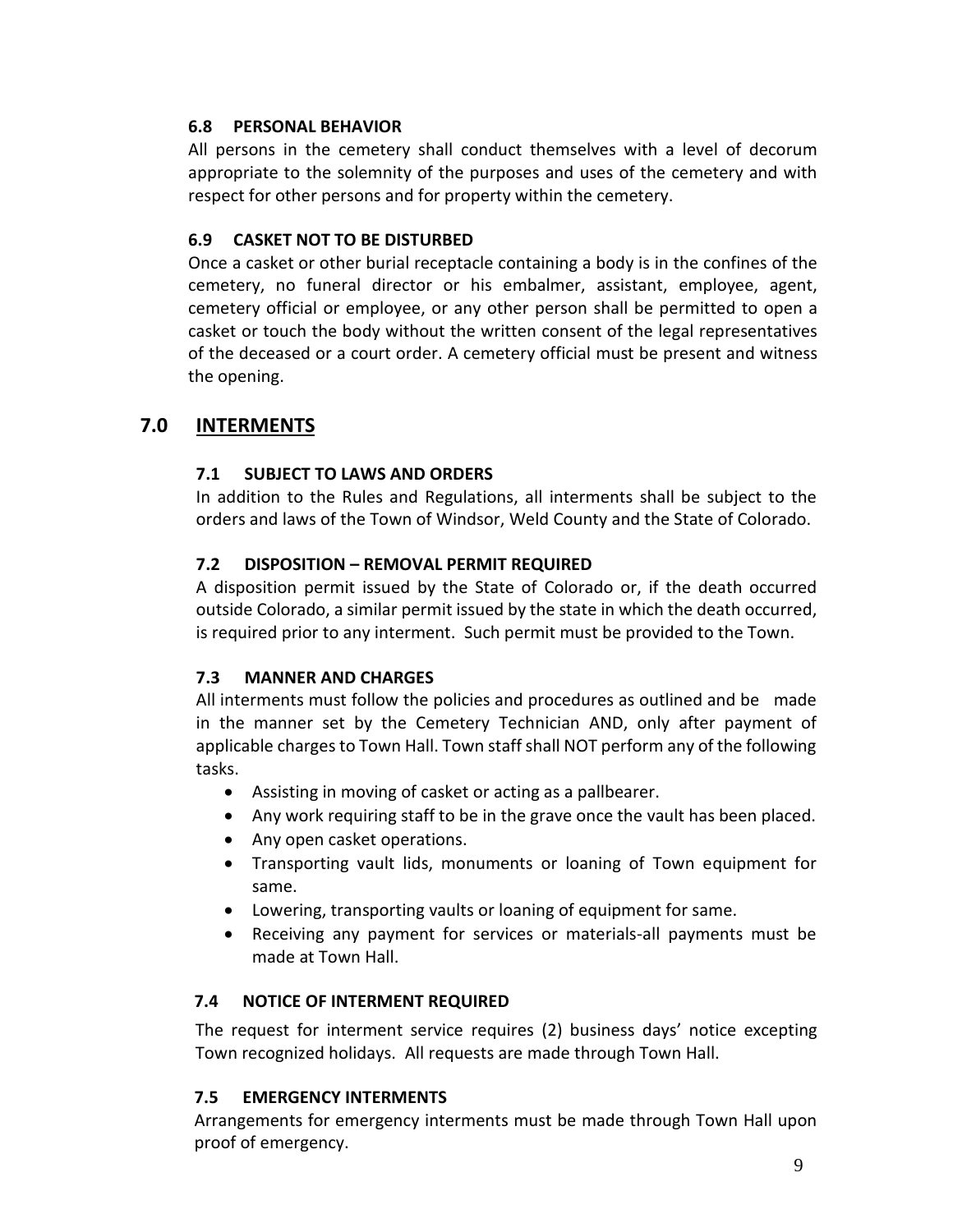# **7.6 TIME AND SCHEDULING**

- **7.6.1** All interments must be scheduled through Town Hall. Interments can be scheduled Monday through Friday, 9:00 a.m. to 2:00 p.m. Saturday interments may be scheduled between 9:00 a.m. – 2:00 p.m. An after-hours fee will apply to all after-hour interments and is subject to the availability of the Cemetery Technician or appointee. No interment or funeral services will be allowed on Sundays or on any holiday observed by the Town of Windsor.
- **7.6.2** The Town of Windsor shall approve the time for the arrival of funeral processions at the cemetery. At least one hour shall be allowed between the times of arrival of funeral processions to be held on the same day. When two funeral processions arrive at the same time, the funeral procession arriving first shall have precedence in entering the cemetery and the other procession shall proceed in accordance with the instructions of the Cemetery Technician or his representative. No funeral procession will be permitted in the cemetery after 4:00 p.m.

# **7.7 INTERMENTS INVOLVING VIRULENT CONTAGIOUS DISEASES**

Advance notice must be given to Town Hall of the intention to inter the remains of any person who dies of a virulent contagious disease so that a proper time may be appointed for the interment and proper arrangements made for the protection of the public and the cemetery employees.

# **7.8 DISASTERS**

In the event of a disaster, which results in numerous interments in the cemetery, additional interment hours shall be allowed, as deemed necessary by the Cemetery Technician.

# **7.9 DELAYS IN INTERMENTS CAUSED BY PROTESTS**

The Town shall in no way be held liable for any delay in the interment of a body where a protest to the interment has been made, or where these Rules and Regulations have not been complied with; and, further, the Town reservesthe right under such circumstances to place the body in a receiving vault until the full rights have been determined. The Town shall be under no obligation to recognize any protests of interments unless they are made in writing and filed in Town Hall. The determination of who is the interment rights owner shall be made by a designated Cemetery representative from Town Hall, in consultation with the Town Attorney.

# **7.10 AUTHORIZATION OF ONE LOT OWNER SUFFICIENT**

The Town reserves the right to allow interment of the remains of any member of the immediate family of any one of several common lot owners upon the written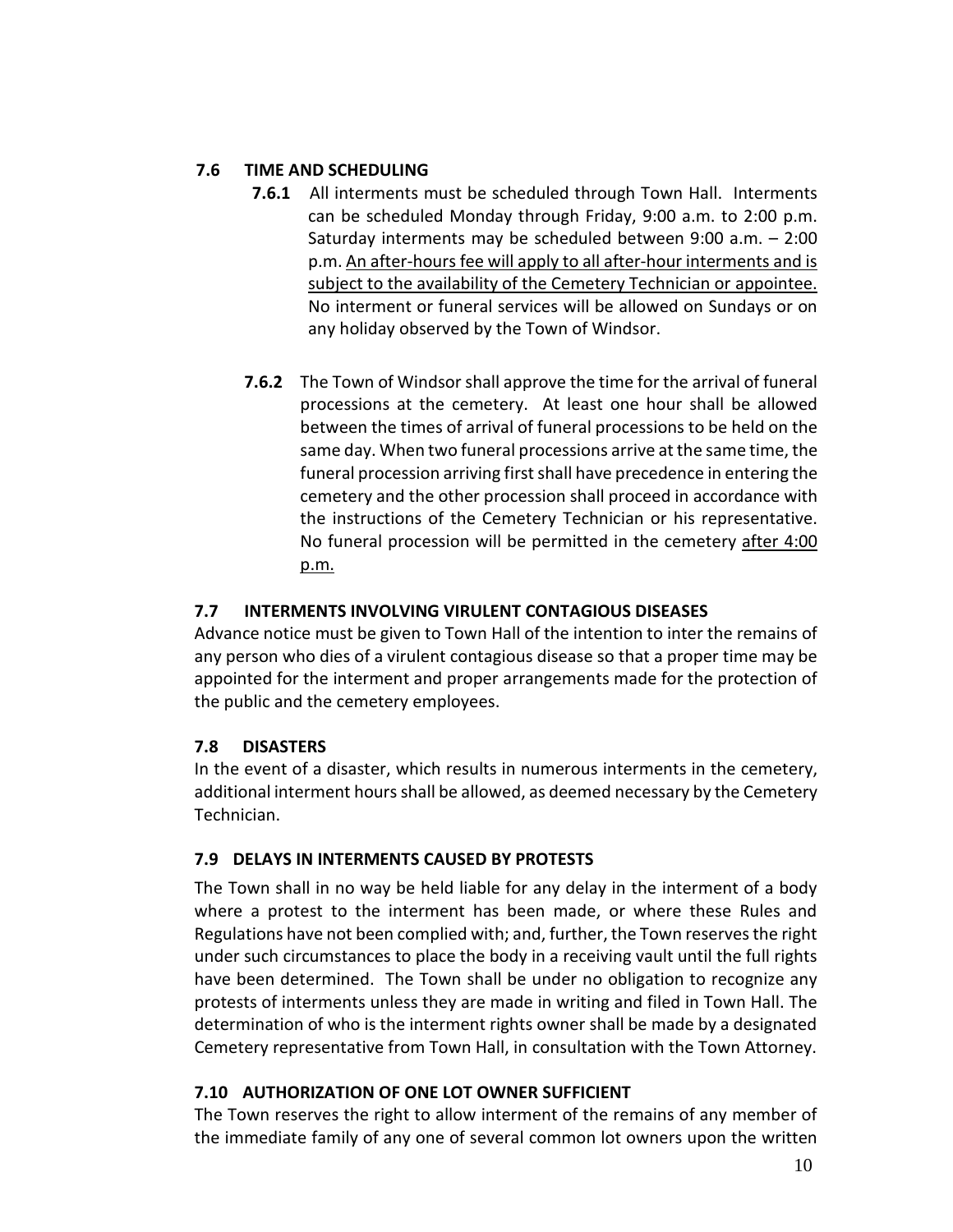authorization of such common lot owner. No person other than a member of an immediate family may be interred in any burial space without the written consent of all common lot owners.

#### **7.11 APPROVED BURIAL RECEPTACLES**

Every earth interment must be made in an outside receptacle of concrete or fiberglass. Cremated remains must be enclosed in concrete or other suitable container recognized by industry standards. The actual installation shall be made by the producers of such receptacles. The Cemetery Technician or appointee may place cremated remains. No metal arches or multiple piece liners(3 pieces or more) will be allowed. The Cemetery Technician shall have the right to refuse any such receptacle that is damaged or does not meet the criteria outlined above..

#### **7.12 COLUMBARIUM NICHES**

- **7.12.1** The container for cremated remains to be inurned in the columbarium shall be waterproof and rustproof.
- **7.12.2** All columbarium memorialization's (niche shutter lettering) shall be sand blasted lettering only. No bronze lettering, plates, or designs shall be allowed. Surname letters shall be 1.5 inches high Vermarco lettering. Name and initial, or two initials, shall be 1-inch high Vermarco lettering. Full year (ex. 2003) only shall be allowed for dates and must be .75-inch high Vermarco numbers. White lithe chrome paint only. No full date (ex. January 1, 2003) inscriptions are allowed. Emblems and insignias are allowed but will be limited to a 3-inch circle located between birth and death year. Niche shutters shall not be lettered until niche is fully paid for.
- **7.12.3** No floral vases, vase hangers, wreaths, or decorations of any kind will be attached to niche shutters.
- **7.12.5** Funeral flowers, containers, baskets and easels shall be removed and disposed of on the second day after the interment.
- **7.12.6** Niches will accommodate an urn with external dimensions not to exceed 11 inches by 11 inches by 11 inches.
- **7.12.7** Columbarium perpetual care will cover all maintenance of the columbarium structure itself. Opening and closing, and disinurnment are not included.
- **7.12.8** Cremated remains of no more than one individual may be inurned in a single niche.

#### **7.13 LOCATION OF BURIAL SPACE**

All burial spaces must be at least six inches from the boundary of the lot and must be at least five feet in depth for adult burials and of a proportionate depth for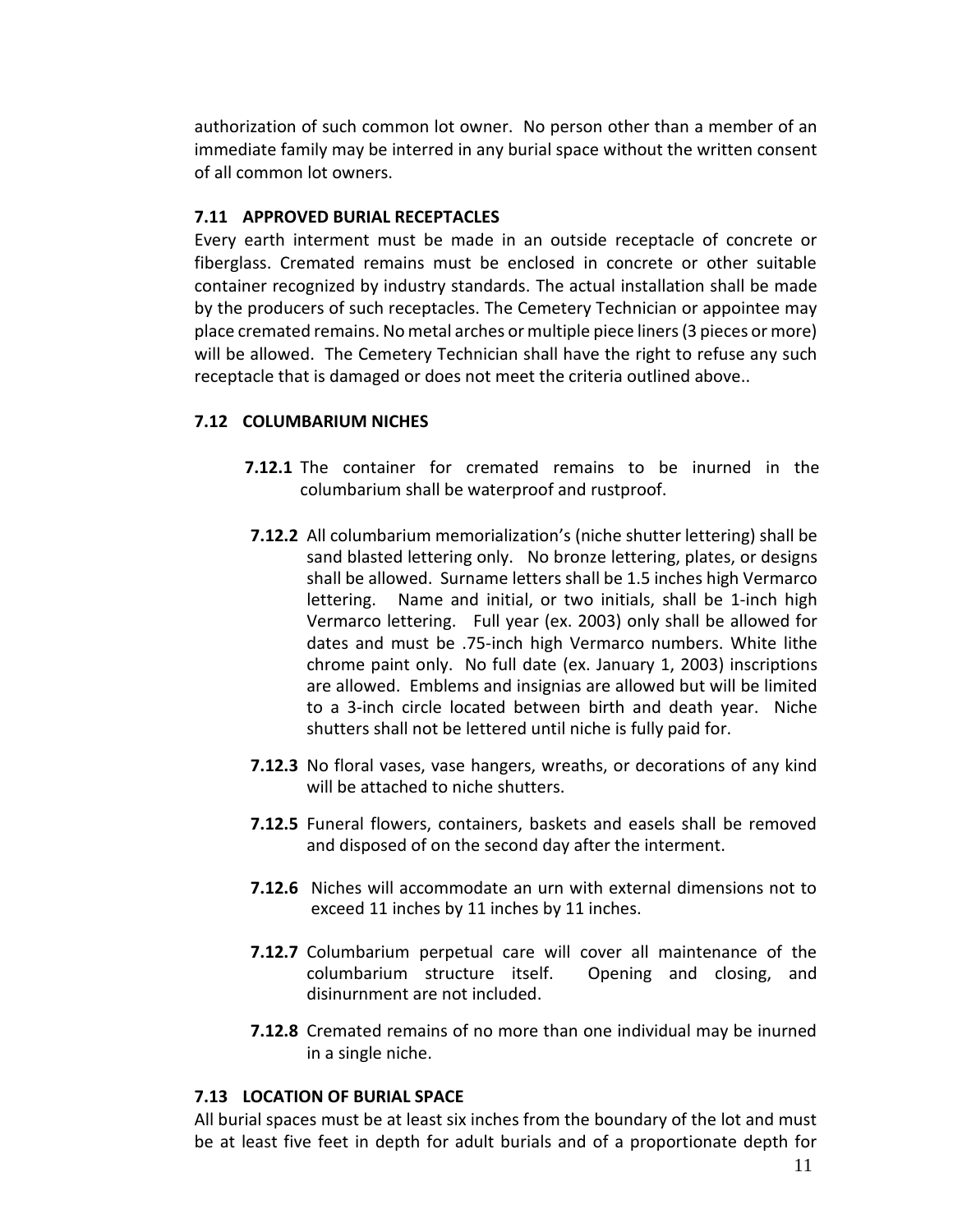children. This must be done in sufficient time to allow the opening and closing of the grave.

When instructions regarding the location of a burial space on a lot cannot be obtained or are indefinite, or when, for any reason, the burial space cannot be opened where specified, the Cemetery Technician may, in his/her discretion, open it in such location on the lot as he/she deems best and proper; and the Town shall not be liable for damages resulting from any such change.

If, for any reason, instructions concerning the location of the burial space to be opened are changed by the funeral director, burial space lot owner, or the representatives after the digging has begun, been completed, or the burial has been made, the person requesting the change shall be responsible for the payment of applicable additional fees to the Town. Such fees shall be paid before any work pursuant to the revised instructions.

#### **7.14 EMBALMING; IDENTITY**

The Town shall not be responsible for the identity of any person sought to be interred; nor shall the Town be responsible in any way for the embalming or other preparation of the body.

#### **7.15 INTERMENT OF MORE THAN ONE BODY**

No more than one body may be interred in a single burial space except in the case of members of the same family who will be interred in the same burial receptacle. Proof from the plot owner or all designated next of kin must be provided to the Town. The foregoing shall not apply in the case of cremated remains. In the case of a casket and cremains burial, the casket must be placed first and cremains placed second.

Interment options for a single grave space:

- 1 casket
- 1 casket and 2 cremains
- 4 cremains

#### **7.16 EQUIPMENT**

Equipment owned by private contractors shall be used in lieu of equipment owned by the Town. The Town is not responsible for the malfunction of equipment used by private contractors. Tents, awnings, chairs and other related equipment shall be reserved by the family and through their respective funeral home or vault company, or one of the same recognized as a Town contractor.

#### **7.17 INTERMENT OF CREMATED REMAINS**

In order to inter cremated remains in the cemetery, either in the ground or in a monument foundation, the person(s) requesting interment of cremated remains must choose an adequate container for the cremated remains approved by the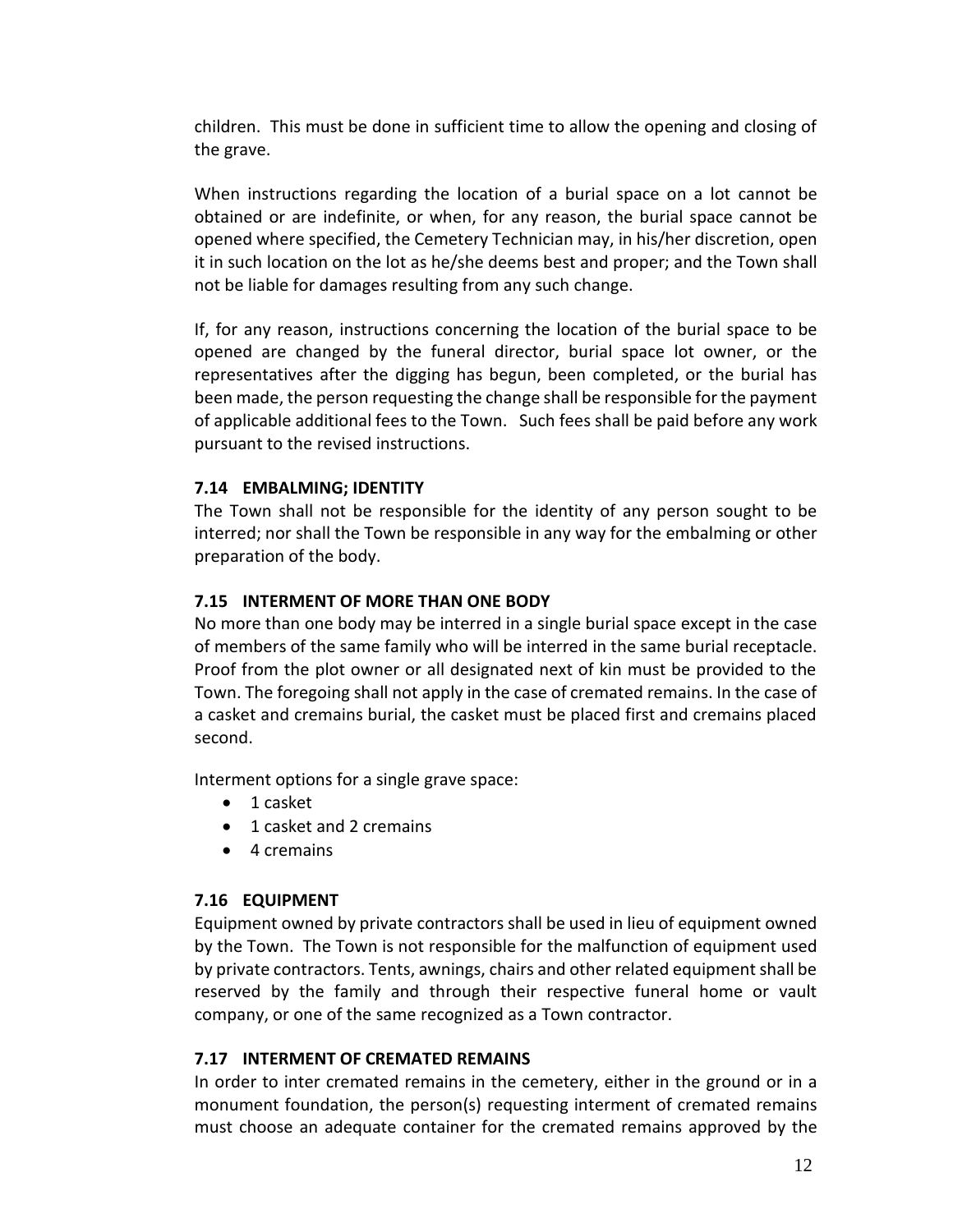Cemetery Technician, of a size no larger than 16 inches long by 16 inches wide by 19 inches tall, and all fees must be paid in full. The Town shall not be liable for the protection of the cremated remains, whether buried in concrete or not. In the event that the cremated remains must be relocated for any reason, the Town shall not be responsible for any damage to the cremated remains or the container. Cremains are to be picked up by the family requesting the interment. Town staff will not pick up cremains from the funeral home or crematorium.

#### **7.18 SODDING OF NEW BURIAL SPACES**

The Town shall sod new burial spaces at a minimum of twice per year. Sodding of new burial spaces shall not occur between April and October of each year.

# **8.0 DISINTERMENTS**

#### **8.1 SUBJECT TO LAW**

In addition to these Rules and Regulations, all disinterment's shall be subject to the orders and laws of Weld County and the State of Colorado.

#### **8.2 PERMISSION FOR DISINTERMENTS**

No disinterment of a body will be made without either an order of a court of competent jurisdiction, or a signed affidavit from the surviving spouse or next of kin stating that the disinterment is being requested for a valid reason, that the application is being made by a proper person, that there is no opposition to the disinterment by the surviving spouse, next of kin, or by the expressed wishes of the decedent, and that the affiant agrees to indemnify the Town and hold it harmless from any liability that might result from the disinterment and release it from any claims the affiant may have, then or in the future, by reason of the disinterment.

#### **8.3 DISINTERMENT PROHIBITED UNDER CERTAIN CIRCUMSTANCES**

Disinterment of a body so that the lot or burial space may be sold for profit to the heirs of the deceased or to any other persons, or removal contrary to the expressed or implied wish of the original lot or burial space owner shall be absolutely forbidden.

#### **8.4 NOTICE OF DISINTERMENT REQUIRED**

The Town reserves the rights to require at least ten days' notice prior to any disinterment. No disinterment will be made on any Saturday, Sunday, or legal holiday or on the day upon which any holiday is legally observed. All disinterment's shall be done at the convenience of the Cemetery Technician.

#### **8.5 PAYMENT OF FEES**

All fees assessed by the Town for disinterment's shall be made to Town Hall prior to the disinterment.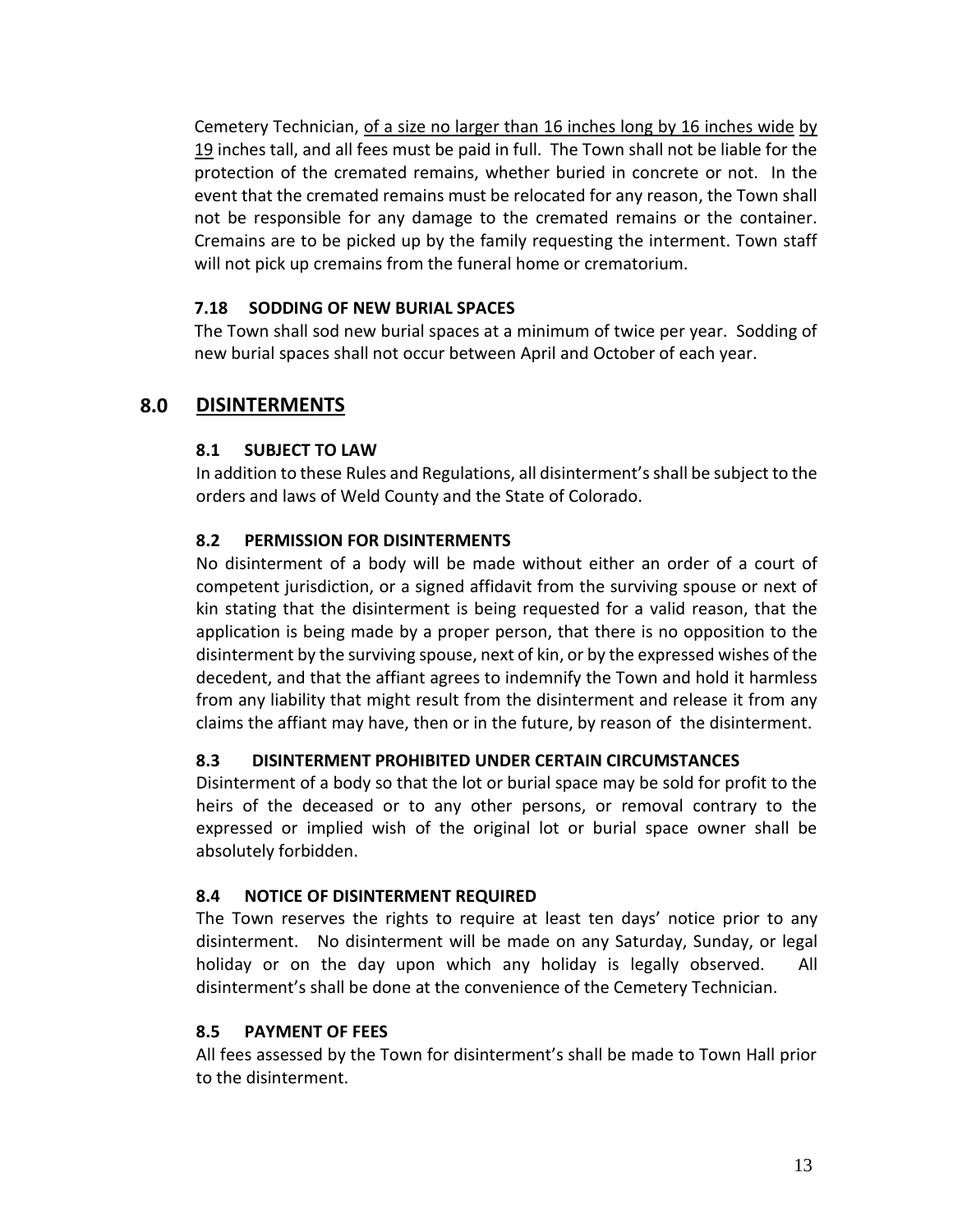#### **8.6 SERVICES PROVIDED**

Disinterment's include removing the remains of the deceased, the casket if any, and the burial receptacle, placing the same on top of the ground, and backfilling the empty burial space. Disinterment's are to be conducted by a  $3<sup>rd</sup>$  party and not by the Cemetery Technician or any appointee. The party responsible for removal of the disinterred remains from the cemetery grounds must do so forthwith.

# **9.0 SERVICE CHARGES AND PAST DUE INDEBTEDNESS**

#### **9.1 PAYMENT OF SERVICE CHARGES**

The payment of Cemetery service charges or arrangements satisfactory to the Cemetery Technician for payment of such service charges must be made at Town Hall and at the time of the issuance of the order of the interment or disinterment and removal

# **10.0 PURCHASE OF THE RIGHT OF INTERMENT**

# **10.1 PLOTS FOR PURCHASE**

The purchase of the right of interment must be made at Town Hall where plots showing the size, location and description of all lots and the schedule of prices will be kept on file.

# **10.2 AGREEMENT CONVEYS ONLY THE RIGHT OF INTERMENT**

All sales agreements shall grant to the purchaser the rights of interment for human remains only, subject to these Rules and Regulations. The fee title to all lots and burial spaces shall remain in the Town, subject to the right of interment conveyed to the purchaser.

# **10.3 ERRORS MAY BE CORRECTED**

The Town reserves the right to correct any errors made by it in the description of the location of the lot or burial space to which the right of interment is conveyed, either by canceling the sale and substituting in lieu thereof other burial space(s) or lot(s) of equal value and in a similar location, or in sole discretion of the Town by refunding the amount of money paid for said right of interment.

#### **10.4 PAYMENT**

The right of interment in a burial space shall not accrue to the purchaser until the full purchase price of the same has been paid to Town Hall. The Town allows for a plot to be placed on hold for up to six months.

#### **10.5 CHANGE OF ADDRESS**

It shall be the duty of the owner to notify the Town of any change in the owner's mailing address. Notice sent to such owner at the last address on file in Town Hall shall be considered sufficient and proper legal notification.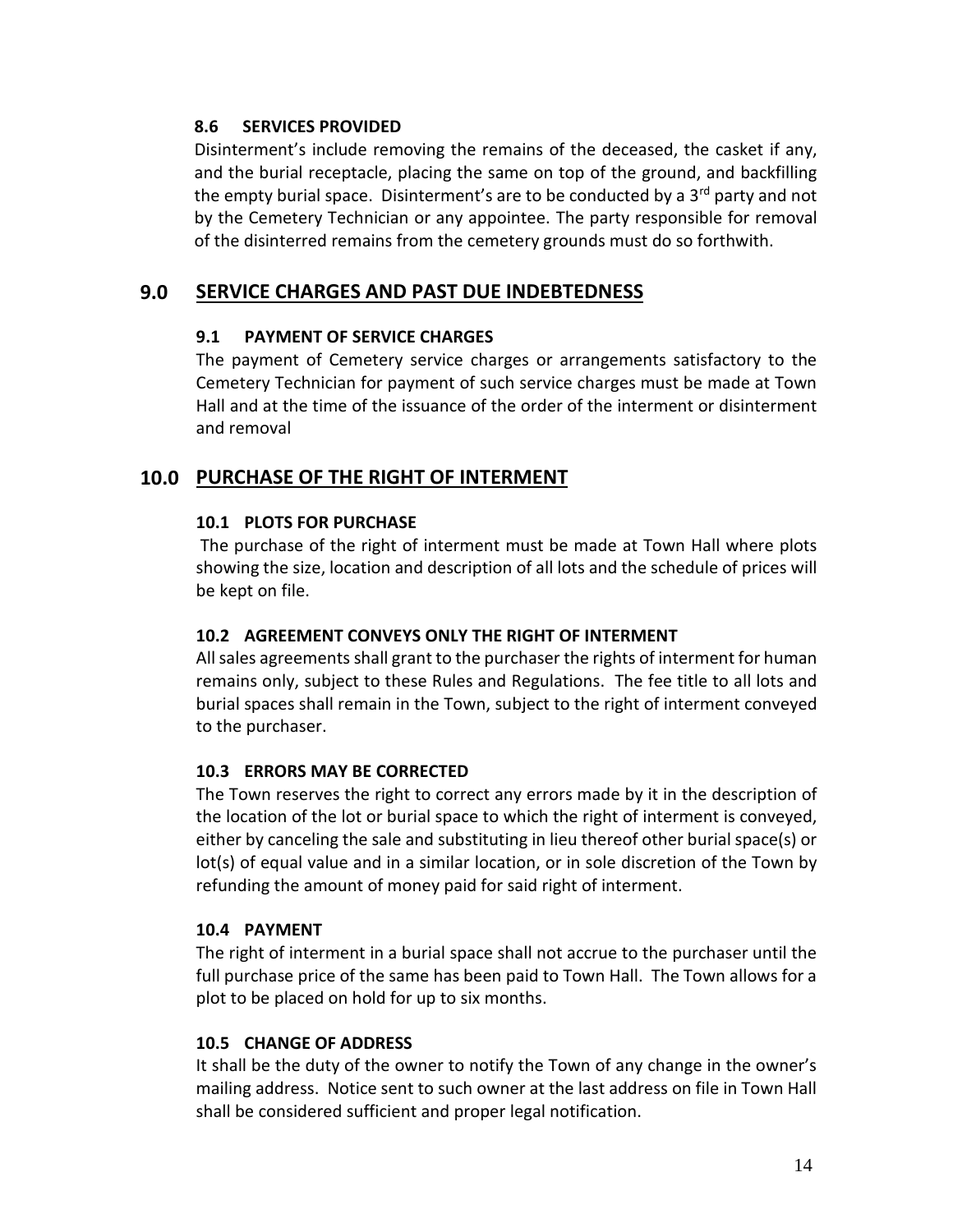#### **10.6 Right to Reclaim**

Per C.R.S. 12-12-116, the Town may reclaim any plot which no remains have been interred, no burial memorial has been placed, and no other improvement has been made for a continuous period of no less than seventy-five years.

# **11.0 TRANSFERS AND ASSIGNMENTS**

#### **11.1 CONSENT OF TOWN**

No transfer or assignment of the right of interment in any lot or burial space shall be valid without the prior written consent of the Town, which written consent shall thereafter be recorded in the books of the Town.

#### **11.2 INDEBTEDNESS**

The Town shall have the right to refuse to consent to a transfer or an assignment to persons other than legitimate heirs of the original owners as long as there is any indebtedness due the Town by the owner of record.

#### **11.3 TRANSFER BY DESCENT**

If no interment has been made in a lot or burial space which has been transferred to an individual owner or owners by the Town, or if all the bodies have been lawfully removed therefrom, in the absence of a specific disposition thereof in the owner's last will and testament, the lot shall, upon the death of the owner, descend in regular line of succession as described in the state statutes to the heirs of the owner.

#### **11.4 REPURCHASE BY THE TOWN**

If, for any reason, it becomes necessary for any owner to dispose of his or her interest in any burial space, the Owner may inquire at Town Hall for repurchase of the owner's interest in or titled to such burial space by the Town which may elect to repurchase the burialspace at a price equal to one half of the current price. The payment price will be made to the lot owner when they have conveyed to the Town of Windsor by deed or certificate of sufficient title.

# **12.0 DECORATION OF LOTS AND BURIAL SPACES**

**12.0.1** All plants must be located within the actual boundaries of an interment site and may not extend more that eighteen (18) inches from the memorial. Placement of fresh cut or artificial floral arrangements may be placed in approved vases. Vases must be located on the ends of the memorial or on the interment side of the memorial.

The placement of any perennial, shrub, evergreen, tree, or rose is prohibited except with approval of the Cemetery Technician. The Town reserves the right to remove any overgrown or unapproved plantings.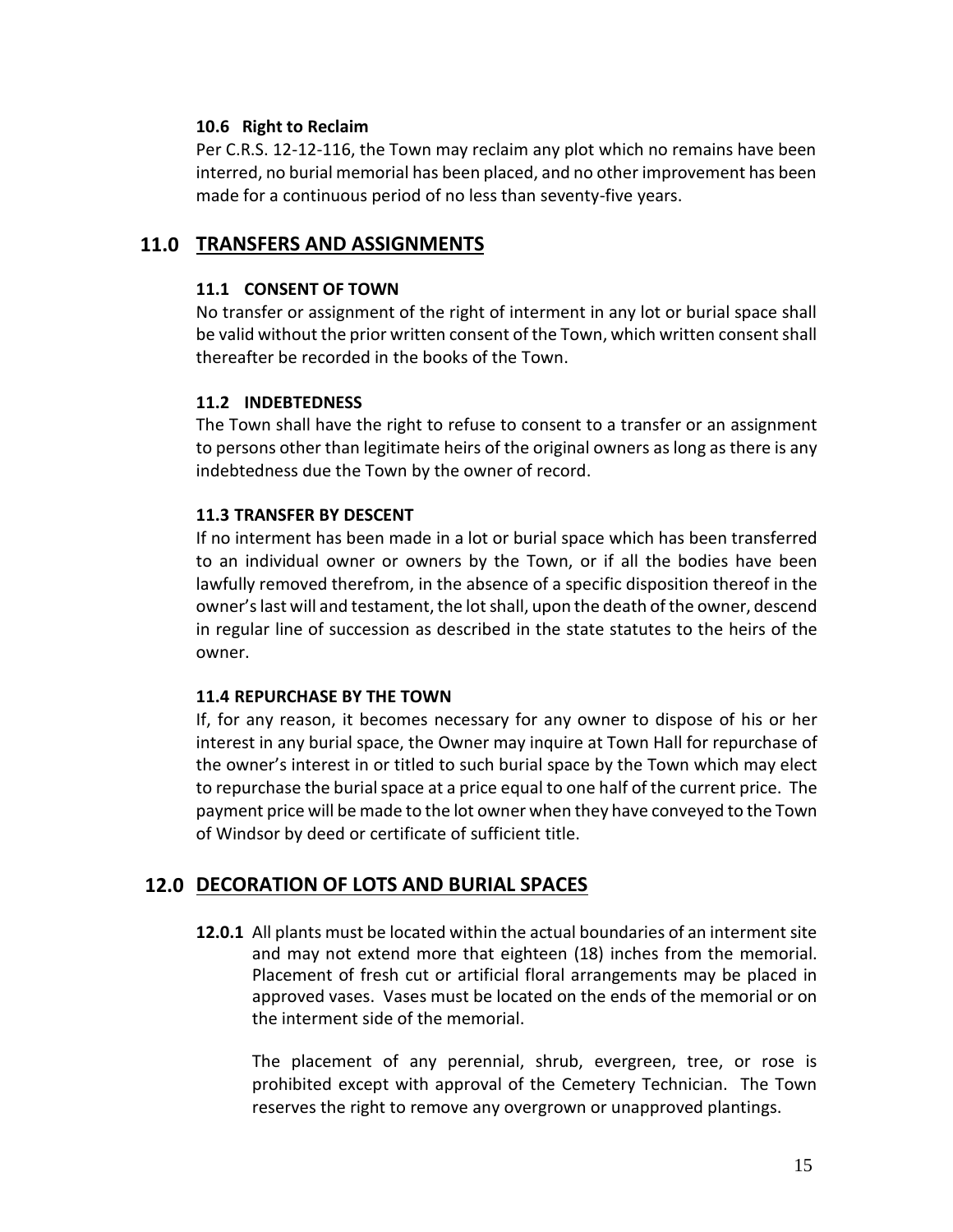- **12.0.2** Artificial or fresh cut flowers may be placed in a metal vase at any time, however, they will be discarded when dead, faded, broken or anything of a similar nature. The vase must be set in cement with a maximum of three (3) inch border and within six (6) inches of the memorial or be an actual part of the memorial.
- **12.0.3** Sprays and wreaths made from fresh cut flowers will be allowed, but they will be removed within two (2) weeks, or in the Cemetery Technician's opinion when they become unsightly or detrimental.
- **12.0.4** Christmas blankets and wreaths will be allowed from December  $1<sup>st</sup>$ through March  $1^{\text{st}}$ .
- **12.0.5** Artificial sprays and wreaths will be allowed from May 1st through June 20th and from December  $1^{st}$  through March  $1^{st}$ . The Cemetery Technician shall remove all artificial sprays and wreaths when they become unsightly.
- **12.0.6** The Town shall not be held liable for lots, misplaced or broken flower vases, or for damage done by the elements, thieves, vandals, or by causes beyond its control. The Town reserves the right to regulate the method of decorating lots and the right to remove any decoration so that a uniform beauty may be maintained.

# **13.0 FOUNDATIONS, MEMORIALS, MONUMENTS ETC.**

The Town does not wish to unnecessarily interfere with a family's choice of memorialization. In fairness to other owners and to preserve the beauty and harmony of the cemetery, the Town reserves the right to reject or later to remove any structure or object that it deems injurious to the general appearance of the cemetery. The Town further reserves the right to approve or reject any proposed memorial, monument, or other structure or object, based on the following Rules and Regulations:

#### **13.1.0 PRODUCERS AND RETAIL DEALERS**

Producers of monumental materials, meaning quarries, quarries who also manufacture memorials, and manufacturers of memorials who are not quarries, must agree to sell only first grade, clear stone for memorial purposes, and must guarantee that such stone is free from sap or anything that will cause rust or other stains, and that it will not check or crack, and must agree that such faults developing within five years from date of setting, the memorial will be replaced without cost or delay to the Town or owner.

**13.1.1** Retail dealers must agree to use only first grade stone from producers approved as provided in **12.1.0**, and must guarantee the memorial to be executed in first grade workmanship, with the agreement that faults developing within five years due to the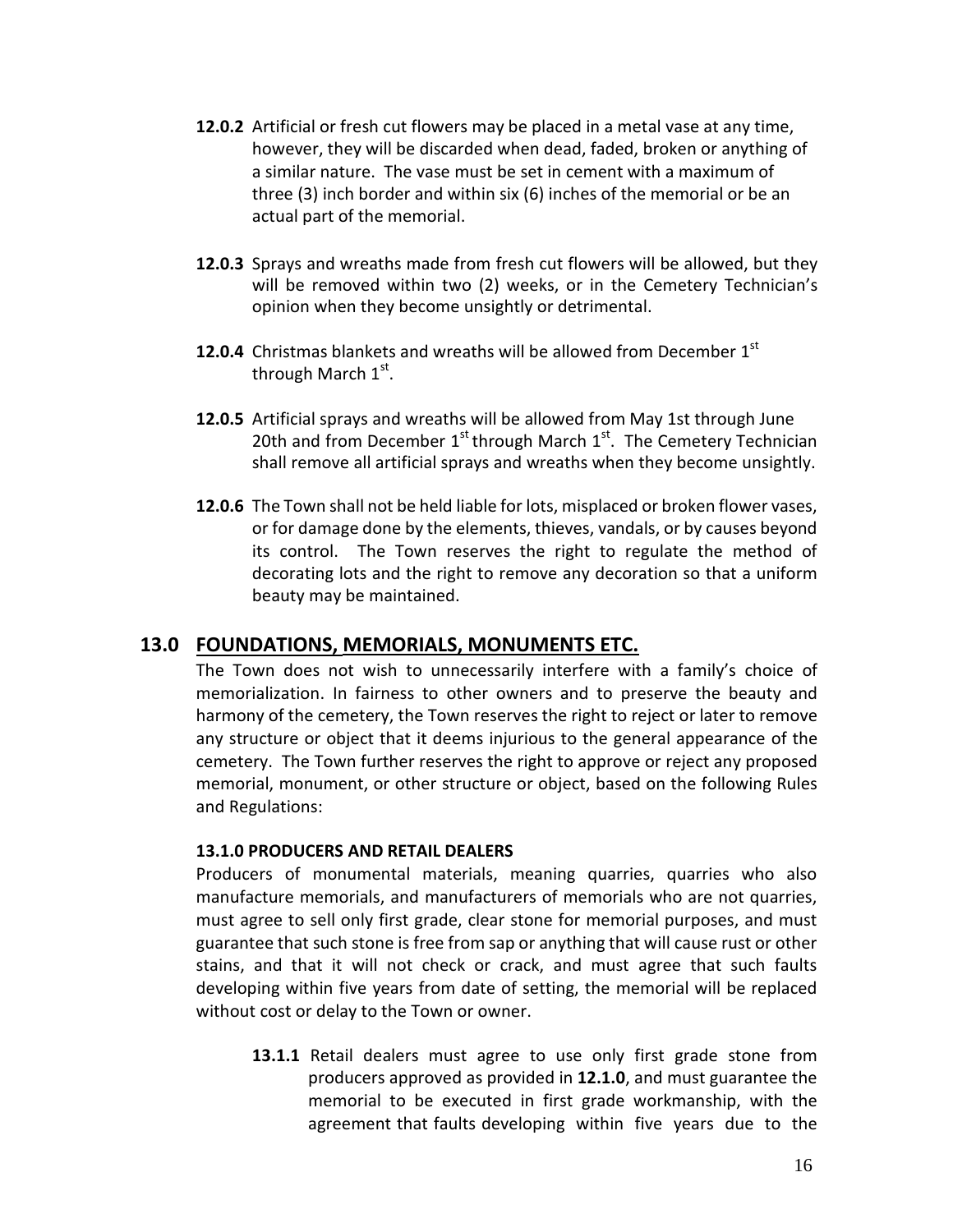setting, treatment, or the handling of the same memorial dealer, such monument will be replaced without cost or delay to the Town or owner.

- **13.1.2 Letter** cutters, persons or firms engaged in the business of cleaning monuments, and who are not connected with retail dealers, and all other persons or firms must secure permission from the Cemetery Technician before any work in the cemetery is commenced. In order to procure such permission, it will be necessary for the person or firm to submit satisfactory evidence of their ability to properly perform the work for which they have been engaged.
- **13.1.3 Retail** dealers engaged in erecting or placing monuments or other structures shall be considered general contractors. Contractors employed in erecting or placing monuments or other structures will be under the general supervision of the Cemetery Technician.
- **13.1.4 Before** retail dealers shall be permitted to erect any memorials, lay any foundation, or do any work in the cemetery, said retail dealers must submit and have on file, an approved monument application prior to commencing any work. In addition, the retail dealer shall provide to the Town of Windsor evidence that their employees are covered by workman's compensation insurance and

that the approved retail dealer carries adequate liability insurance in which the Town is named an insured.

- **13.1.5** Persons engaged in erecting monuments, or other structures, are prohibited from attaching any ropes or other devices to monuments, trees or shrubs, and are prohibited from scattering their material or tools over adjoining lots or from blocking roadways or walks, or from leaving their material or tools on the grounds longer than is absolutely necessary. They must do as little injury to the ground, trees and shrubs as is possible and must remove all debris and restore the ground to its original condition.
- **13.1.6** While a funeral or an interment service is being conducted nearby, all work of any description shall cease.
- 13.1.7 Approaching the bereaved and soliciting memorial business is absolutely prohibited.

#### **13.2 DESIGN, FINISH AND WORKMANSHIP**

Monuments and markers are required to have a foundation as outlined in 13.4 Footers are prohibited.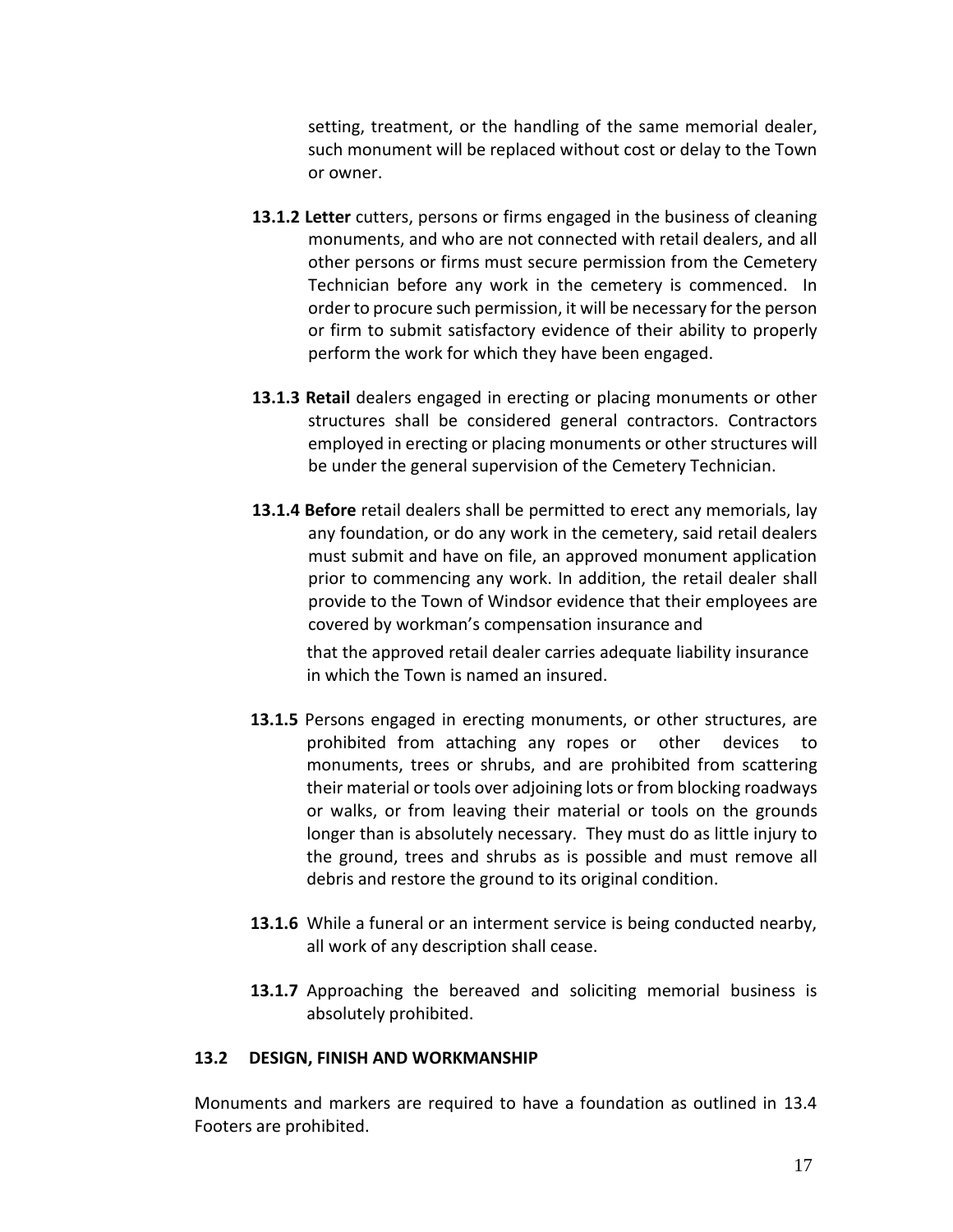#### **Monuments shall not exceed 42 inches in height.**

No monument will be permitted, which is cut in imitation of a log, stump or animal, or of any object which would itself not be allowed to remain in the cemetery.

No temporary monuments will be permitted in the cemetery.

The Cemetery Technician shall have the power to reject any plan or design for any memorial, due to size, design, inscription, or kind of quality of stone, in his/her opinion, is unsuited to the lot on which it is to be placed.

The Town reserves the right for the Cemetery Technician, to inspect and if necessary, stop all the work of any nature, whenever, in his opinion, proper preparations have not been made; or when tools or machinery are insufficient or defective; or when work is being executed in an unsafe manner as to threaten life or property, or when any reasonable request on the part of the Cemetery Technician has been disregarded; or when work is not being executed in accordance with specifications; or when any person employed violates any of the Lakeview Cemetery Rules and Regulations.

The completed work is subject to the approval of the Cemetery Technician, and if unsatisfactory, it may be removed by the Cemetery Technician.

No memorial showing drill or tool marks, or straining from rubber mat used for sand engraving, shall be considered first grade workmanship.

# **13.3 MATERIALS**

All memorials, markers or stonework of any kind shall be constructed from natural stone from quarries approved by the Town. No artificial stone of any kind or any cast vases shall be permitted, unless samples are submitted to the Cemetery Technician, in advance, and approved in writing by the Cemetery Technician.

# **13.4 FOUNDATIONS**

No foundation will be placed on observed holidays, during scheduled Cemetery special events or during freezing weather.

Foundations are required for all monuments and markers and shall not exceed 48 X 24 inches for any single burial space, and

96 X 24 inches for any double (side by side) burial spaces. Foundations shall be a minimum of 4 inches thick.

The Town assumes no responsibility for the correct size and location that is given by the person ordering the foundation. Any alterations required in any foundation shall be made at the expense of the person ordering the foundation.